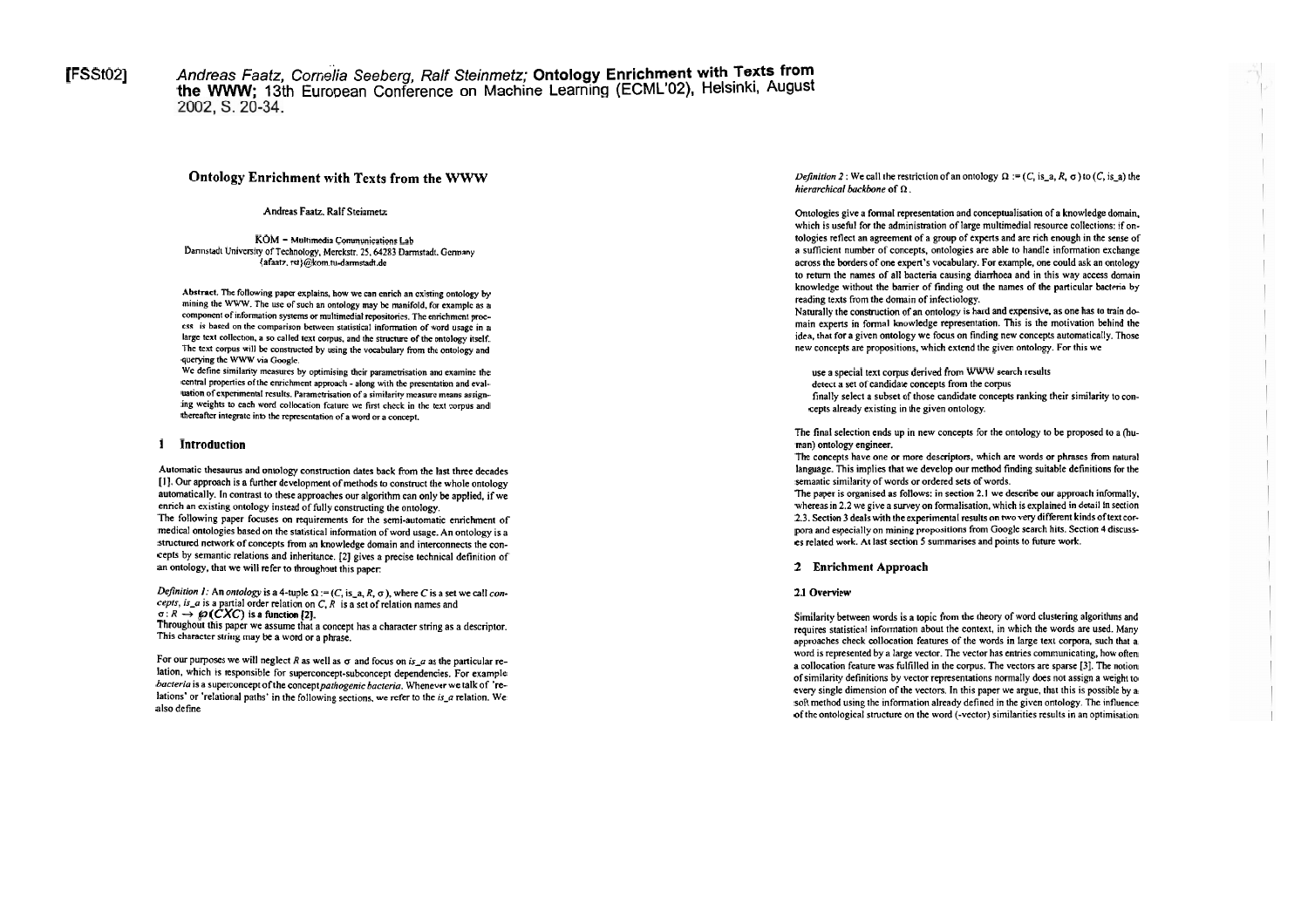problern, which determines which dimension in the word (-vector) representation is influmtial for the similarity computation. The following definition should clarify, what a collocator is.

Definition 3: Let a word w be given. A *collocator* of w is a word, which occurs together with *w* due to a predefined rule in a text collection (text corpus).

Thus for example in the phrase 'Medical ontology enrichment in the k-med project', 'enrichment' and 'medical' would be collocators for predefined rules like for instance 'maximal distance 5 words' or also 'occurrence in the same sentence'.

The way we include the ontological information from  $\Omega$  := (C, is\_a, R,  $\sigma$ ) may be guided by different heuristics on a numerical interpretation of is-a, R and **a.** For example the abstraction level of a concept, the interconnection by relations, relational paths and their lengths or the local granularity of the modelling can establish distance measures on a given ontology **R** .

Our goal is a comparison of this distance measures to the information about collocators in a text corpus.

## 2.2 Enriehment as an optimisation problem

The core idea of our approach is computing enrichment rules, which do not contradict the distance information already given by the ontology we want to enrich. We first have to state a basic assumption.

Assumption  $I$ : There exists a consistent distance measure d expressing semantic distances between the concepts in  $\Omega$ . The distance measure is based on the relational interconnections between the concepts in the hierarchical backbone of  $\Omega$ .

By consistency we mean, that  $d$  underlies some characteristic heuristics: a long relational path between two concepts rises the distance between them, the abstraction level in the hierarchical backbone influences the distance measure das well **as** the number of concepts, which are subconcepts to the same superconcept. Both abstraction and the number of siblings rise the distance. The distance measure  $d$ , which we will from now on denote by  $d(x, y)$  for concepts x and y from  $\Omega$  also differentiates between generalisation and specialisation in an ontology. We showed in **[4]** that such distance measures exist indeed. Thereby our notion of 'consistent' does not necessarily imply a good enrichment quality, but just means, that the above heuristics are hlfilled. The quality of the heuristics and the resulting distance measures have to **be** judged by the results ofenrichment experiments.

We also assume a text corpus  $\zeta$  to be given and determine the ordered set K of the n most frequent collocators which cooccur with at least two concepts from  $\Omega$ . Let  $v(x) \in R^n$  be a vector; the *i*-th entry of this vector  $v(x)$  expresses, how often the descriptor of the concept  $x \in \Omega$  was a collocator in  $\zeta$  with the *i*-th element of K.

Let now  $f_k$  be a component-wise monotonic function of the dissimilarity  $D$  between two concepts x and v from  $\Omega$ . For the dissimilarity D we postulate, that it must be computable from the vectors  $v(x)$  with concepts x from  $\Omega$ .

The parametrisation  $k = (k_1, \ldots, k_n)$  just weighs each collocation feature positively, it indicates. how strong the j-th dimension is involved in the dissimilarity computation. The optimisation process consequently fits the average of the  $f_k$  (D ( $v(x)$ ,  $v(y)$ )) for possible  $k = (k_1, \ldots, k_n)$  with each  $k_i \ge 0$ , to the distances  $d(x, y)$  for each pair of concepts from  $\Omega$ .

To sum it up briefly. the optimisation establishes a dissimilarity measure, which is **as**  near as possible to the distance measure  $d$  in  $\Omega$ . In the next section we present a formalisation of the algorithm. We decided to explain the details of this formalisation to make a repetition of experiments with the algorithm possible.

#### 2.3 Formalisation of the algorithm

A distance measure on  $\Omega$  is a function d: (C X C)  $\rightarrow$  [0,1]. Examples of distance measures are:

I)  $d(x, y) = e^5$ , where e is Euler's constant and *s* denotes the number of steps along the shortest relational path between the concepts  $x$  and  $y$ . This distance definition corresponds to the heuristics, that long relational paths rise the distance between given concepts.

2)  $d(x, y) = 1$ , if there exists a relation between the concepts x and y and  $d(x, y) = 0$  if there does not exist a relation between the concepts x and *y*. This definition has only a reasonable application to ontologies, if the transitivity of the is a-Relation and the concatenation of different relations from R is clearly stated in the a of axioms of  $\Omega$ . 3) **[SI** defined criteria for similarity measures in thesauri, which in turn can be applied to distances in the hierarchical backbone of the ontology  $\Omega := (C, \text{is}_a, R, \sigma)$ . **[4]** showed, that there is an infinite number of distance measures on the hierarchical backbone of an ontology hlfilling more restrictive characteristics than I) and 2). For funher details we have to refer to **[4].** 

A text corpus  $\zeta$  is a collection of text documents written in exactly one natural language. We assume *6* to be elecuonically available. From a text corpus we define a sei of words or phrases to be the candidate concepts. A *proposition* for the ontological enricliment is a word or a phrasc from **C,** which is used similarly to the concepts from the given ontology. Candidates are to be predefined, for example as all nouns occurring in **5.** Note that **5** might also be extended by additional text material. This may happen during or after the application of the enrichment algorithm.

**A** mle Set **p** is a finite set of linguistic propenies, each of which can **be** tested in terms of its fulfilment frequency in the text corpus. In our case we will always consider collocation properties for the rule set  $\rho$ .

The entries  $m_i$ , of a *representation matrix M(C, p,*  $\zeta$ *)* list, how often the *j*-th property from  $\rho$  was fulfilled in  $\zeta$  for the descriptor the *i*-th concept from  $C$ .

The enrichment algorithm processes information available from  $\zeta$  and  $\Omega$ . It computes an optimal solution for the problem of fitting the distance information among the concepts expressed by  $\Omega$  and the dissimilarity information between words or phrases to be extracted fmm the word usage statistics considering **5.**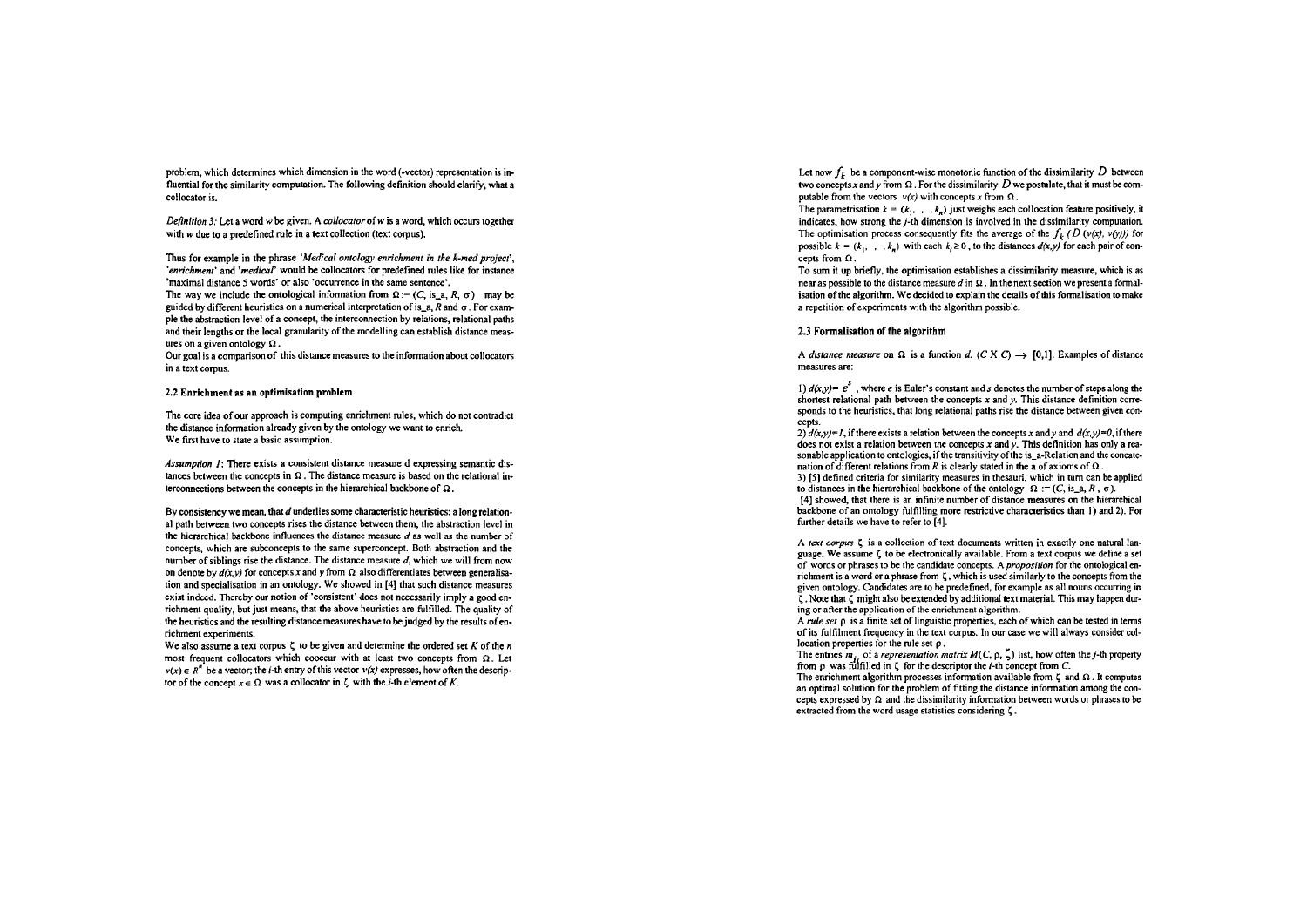Let us assume a given  $M(C, \rho, \zeta)$ . We search for a set  $k = \{k_1, \ldots, k_m\}$  of non-negative reals with  $|k| = |p|$ , which will be called *configuration* of the rule set p. Eachk. corresponds to a rule  $\rho_i$ .

The configuration  $k$  decides about the quantities of dissimilarity we derive from

M(C, p, ζ,).<br>The *Kullback-Leibler divergence g*enerally measures the dissimilarity between two<br>probability mass functions [6] and was applied successfully to statistical language modelling and prediction problems [7]. The Kullback-Leibler  $D(x, y)$  divergence for two words  $x, y$  is defined as

$$
D(x, y) = \sum P(w|x) \log \frac{P(w|x)}{P(w|y)} \tag{1}
$$

In the basic venion of the Kullback-Leibler divergence, which is expressed by fonnula  $(1)$ , w is a linguistic property and  $P(w|x)$  is the probability of this property being fulfilled for the word  $x$ . In the sum indicated by formula (1),  $\hat{w}$  ranges over all linguistic properties one includes in a corpus analysis. In our case the frequencies of observing the collocation properties are denoted by  $M(\mathcal{C}, \rho, \zeta)$ . We change (1) in such a way. that  $k$  weighs the influence of each property w

$$
D_k(x, y) = \sum_{w} k(w) P(w|x) \log \frac{P(w|x)}{P(w|y)}
$$
(2)

with  $k(w) \in k$  in our case

Considering our representation matrix notation  $M(C, \rho, \zeta)$  we obtain

$$
P(w|x_i) = \sum_{l=1}^{|p|} \left[ \frac{m_{il}}{\sum_{n=1}^{|p|} m_{in}} \right]
$$
 (3)

Let us ciarify ihe notation of formula (3):

 $x_i$  denotes the *i*-th concept from *C*. Correspondingly in (3) the  $m_{ij}$  are the matrix en-<br>tries in  $M(C, \rho, \zeta)$  in the row expressing the collocation properties of  $x_i$ . With this no-<br>tation  $k(x_i) = k_i$  holds. In that

by the  $D_k(x, y)$  as well as possible, the question of finding an optimal configuration k reduces to the question:

which configuration  $k$  minimises the average squared error expressed by the differences

$$
(d(x, y) - D_k(x, y))^2 ?
$$

Finally we present a formulation of this question in terms of a quadratic optimisation formula. Searching for an optimal  $k$  means searching for a minimum of the following fitness expression:

$$
\min_{k} \sum_{j=1}^{|C|} \sum_{i=1}^{|C|} (d(x_i, x_j) - D_k(x_i, x_j))^2
$$
\n(4)

where  $k = \{k_1, \ldots, k_n\}$  and  $k_j \ge 0$  for all  $k_j \in k$ . Note that we minimise over the set of all configurations, that means over all possible *k*. We now explain, which words phrases are propositions for the ontological enrichment.

Once we optimised fonnula (4) we obtain the configuration in need to compub all the distance measures between all the concepts from  $\Omega$  and the candidates. We apply an enrichment step starting with the optimal similarity measures  $D_k(x, y)$ .

We only take into concern the  $D_k(x, y)$  with  $x \in C$  and a candidate y. If such a distance between a formerly known concept (i.e. its descriptor) and a candidate (i.e. a word from the corpus) formerly unknown to  $\Omega$  is lower than a predefined threshold, y proposition to enrich  $\Omega$ . A suitable threshold can for example be defined from the average of the distances  $d(x, y)$  where  $x \sim y$  holds for some  $\sim \in R$ .

Additionally the  $D_k(x, y)$  with  $x \in C$  and a candidate y carry even more information, namely an optimal *placement* of the candidate concepts. The candidate concepts and the concepts from  $\Omega$  can be presented together, if a candidate turns out to be a proposition. This simplifies the knowledge engineer's understanding of how the candidate concepts evolved and in which semantic area of **R** they might belong.

## **3 Experimental results**

#### 3.1 Basic input: ontology and corpus

The ontology  $\Omega$  we enriched in our experiments is a modelling carried out by a medical expert during the first phase of the k-med project. K-med is an abbreviation for 'knowledge based multimedia medical education'. This project tries to collect multimedial medical lcaming resources and for the sake of reuse describe the educational resources by applying a metadata scheme and a common medical ontology **(81.** 

The ontology contains the most abstract concept *disease OR symptom* along with the subconcepts measles, German measles, diarrhoea. intestinal infection. Diarrhoea itself has the subconcepts *aqueous diarrhoea* and *sanguinary diarrhoea*. The ontology may **be** viewed as an incomplete test ontology for several reasons: it only uses hierarchical relations. the superconcept and subconcept relations and also ihe knowledge domain are not fully clarified (such that a construction like 'disease  $OR$  symptom' with a logical  $OR$ becomes necessary) and at least one additional abstraction level (a concept like 'infecrions') could make the modelling clearer. In fact, this ontology is just a part of a larger ontology under construction. It is based on the subjects, which have to be tought during the first semesters of medical education in Germany.

To sum it up, weenriched this intuitively modelled ontology in the sense of **[9],** without deductive or inductive mles or axioms. From our point of view this cnrichment of incomplete ontolopies is, along with the extension of thesauri and catalogues, the main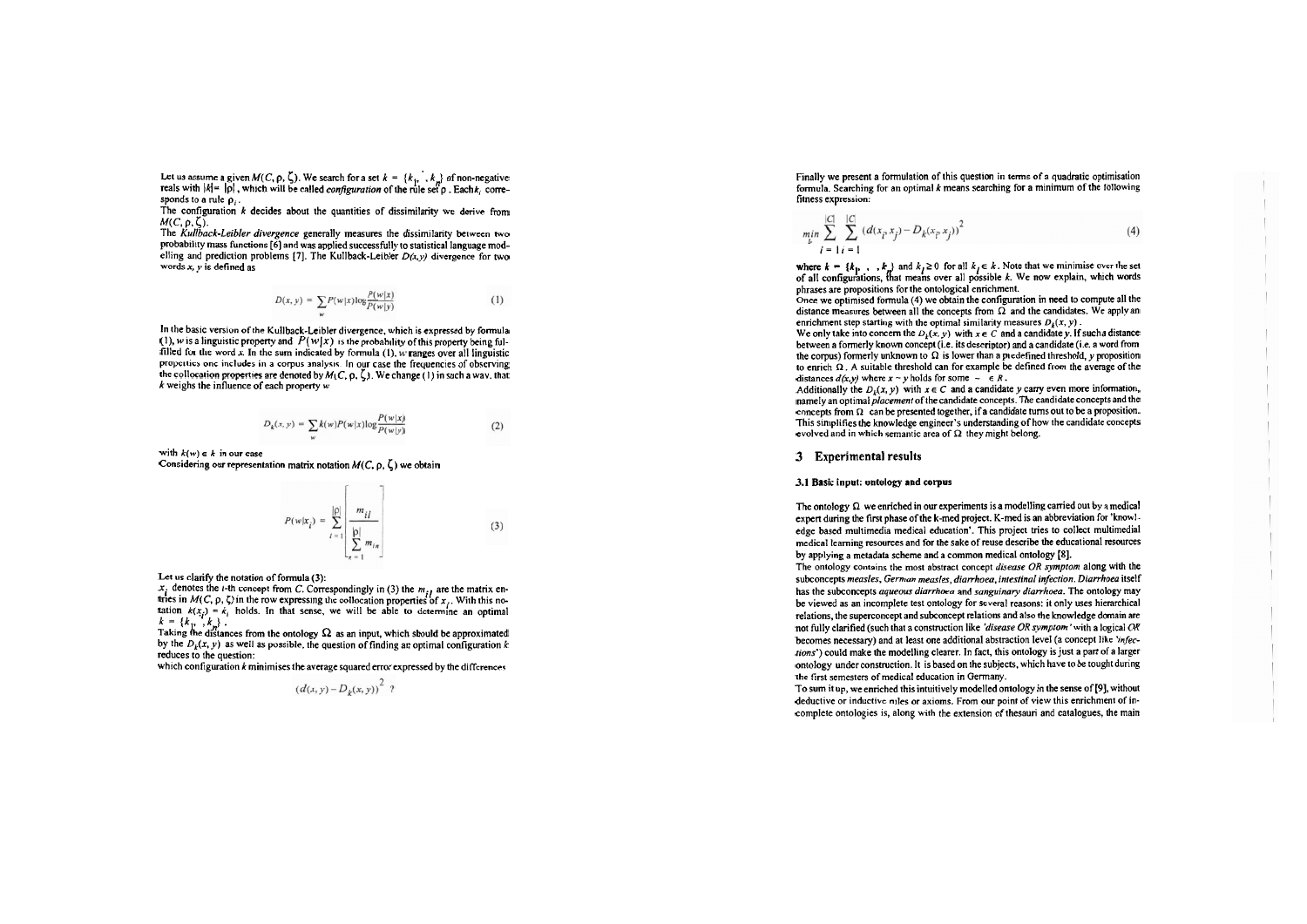application area of our approach. Funhemore following [9], such a rather informal ontology represents a situation, where machine learning techniques should support the knowledge mgineer.

The size of the ontology was kept small for the sake of a rapid application and evaluation. For the experiments presented in the remainder of this paper, it was easier to reduce the possible interdependencies by referring to this ontology chunk containing seven concepts.

As larger ontologies can be segmented to smaller ones - for instance to speed up the computation - we consider the enrichment of the ontological chunk a good starting point for experiments.

The computation of the represenation matrix and the derivation of the optimisation problem was carried out by an implementation of our own. For the sake of a possible later connection of this component to other existing ontology tools and the linguistic workbench TATOE [I01 we used Smalltalk **as** the language to implement the algorithm. The quadratic optimisation (4) itself was carried out by the ampl-solver [11].

For our first experiments, we used a general, but very large (about 28.700.000 sentences) newspaper corpus available at  $[12]$ . The corpus  $\zeta$  can be queried by on-line query tools, which also provide stemming and lemmatisation techniques. All queries are collocation queries determining, whether two words were used in **5** at a distance of predefined size. Although these experiments produced bad enrichment results from the medical expert's point of view, very important meta-properties of the algorithm, as compression of the nile set and a stability of the algorithm were found.

A second expcriment was based on the search results of the web search engine Google [13]. We passed each descriptor of a concept to Google [13] and converted the documents belonging to the 10 search hits with the highest ranking into a text corpus. In contrast to the newspaper corpus this corpus is more specialised, consisting of 70 documents with 135.166 words and 15.570 sentences. Because of a restriction of the concordancer freeware in use (Wconcord. Darmstadt University of Technology) we did not apply stemming and lemmatisation to the specialised corpus we gained from the WWW. In our Smalltalk implementation **we** included a stop list consisting of auxiliary verbs, conjunctions, personal pronomina and prepositions.

For the rule set  $\rho$  we always tested, how often a collocation at maximum distance five tokens, but in the Same sentence took place.

All of our enrichment results can be found in table 1. In the column at the very left the reader will find the concept from  $\Omega$ , in the middle column the concepts from the general newspaper corpus proposed to the concept from **Q** . At the right we find the propositions to  $\Omega$  from the special corpus.

In both experiments a candidate became a proposition, if we computed a dissimilarity below 0.5. The reason for the choice of this threshold was, that a path of length 2 in the hierarchical backbone of the test ontology led to a distance average of 0.5. All experiments were camed out in German, so we show translations here.

## Table 1: enrichment results

| general corpus<br>(28.700.000)<br>sentences)                                                    | special (www) corpus<br>$(15.500$ sentences)               |
|-------------------------------------------------------------------------------------------------|------------------------------------------------------------|
| loss<br>illness<br>infections body<br>leg<br>wound<br>animals<br>vaccination<br>fever<br>combat |                                                            |
|                                                                                                 | medical doctor<br>cause                                    |
| ailment<br>epidemic<br>cough<br>fever<br>vaccination<br>infections                              | vomit<br>stomach ache<br>nausea<br>fever<br>medical doctor |
|                                                                                                 |                                                            |
|                                                                                                 |                                                            |
|                                                                                                 | vomit<br>stomach ache<br>nausea<br>fever<br>can            |
|                                                                                                 | vomit<br>stomach ache<br>nausea<br>fever<br>can            |
|                                                                                                 |                                                            |

With 'stomach ache' and 'medical doctor' in German we did not propose word groups but composita ('Bauchschmerzen' and 'Arzt' in German).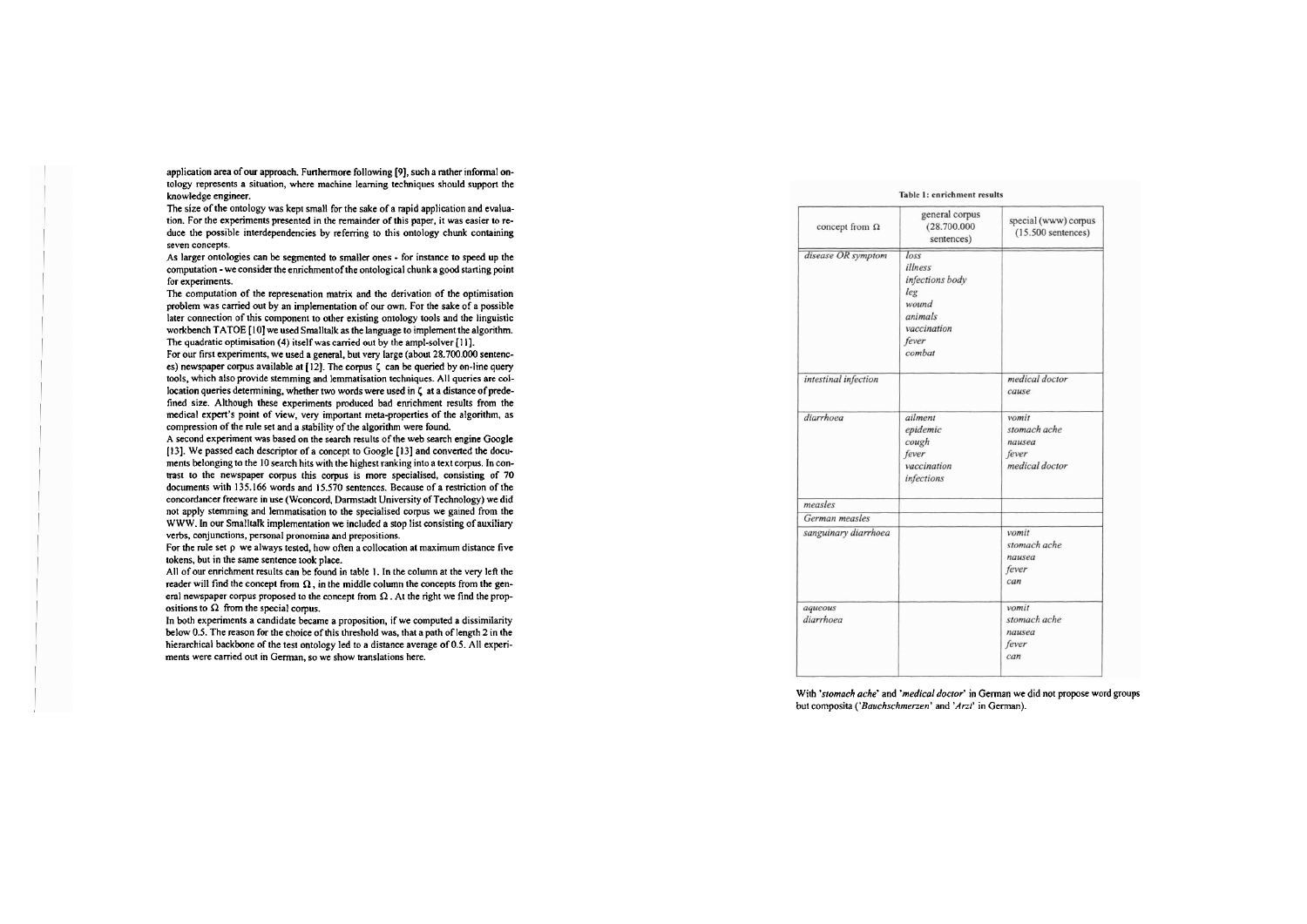#### 3.2 Results for general corpora

We refer to the enrichment results depicted in table 1. As the rule set  $\rho$  we used collocation in the Same sentence at maximal distance of five tokens in **5.** 

Although we find some concepts like 'infection' which is a missing abstraction level in the ontology, the enrichment results from general corpora are poor. We retrieve overly general propositions like 'body' and even flaws like the proposition of 'wound', 'animal' or 'leg'. These flaws occured especially with candidates, which only had one property from  $\rho$ .

Another problem occurs with special concepts - as expected, even a very large newspaper corpus does not contain enough information to get propositions for the subconcepts of diarrhoea.

Although we faced these problems, the experiments for general corpora were worthwhile, because we identified two considerable meta-properties of the approach: stability and compression.

#### a) Stability

Before dealing with the core of the enrichment - the proposal of concepts - we tested the inner stability of the approach and pruned  $M(C, \rho, \zeta)$ , which was a square matrix of size 102, in two different ways. If  $M(C, \rho, \zeta)$  contained not enough information, then different pruning strategies would bare the danger of destroying the enrichment process, which means leading to inconsistent optimal configurations or enrichment results.

#### Table 2: stability

| first<br>strrategy | second<br>strategy |
|--------------------|--------------------|
| suffer             | suffered           |
| diseases           | fever              |
| illness            | measles            |
|                    | hepatitis          |
| die                | died               |
| pregnancy          | pregnancy          |
| percent            | percent            |
| stomach            |                    |

The first pruning strategy was keeping only the ten largest entries per row, resulting in a 102 **X** 34 matrix  $M(C, p_{first}, \zeta)$ . The second pruning strategy only kept the entries  $c_{ij} \in M(C, p_{first}, \zeta)$  with  $c_{ij} > 10$ , resulting in a 102 **X** 63 matrix. With both matrices we set up the optimization procedure, solved expression (4) respectively and derived two optimal configurations  $k_{first}$  and  $k_{second}$ . The collocators belonging to rules with nonzero weights are listed in table 2. Both strategies mean collocation at maximal distance five words with a descriptor from the respective column of table 2. Let us comment the collocators remaining from the two pruning strategies and the optimization. In table 2 we listed the collocators in such a way, that we immediatly see the relation between the two sets. Some of the collocators do not differ at all, some of them are only different in terms of the grammatical context they stem from (for example 'suffer' and 'suffered'), some of them obviously carry a semantic relation ('diseases' and 'illness' on the one hand and their more specialised pendants 'feaver', 'measles' and 'hepatiris' on the other hand). The only collocator without any direct relative inthe other set is 'stomach', so we state, that the analysis of the resulting collocator sets of nonzero weight does not show any inner contradiction in the approach, the representation matrix in our case seems to be stable and even carrying redundant information.

#### b) Compression **of p**

With both pruning strategies only a few properties  $\rho_i$  from  $\rho$  achived a corresponding weight  $k_i$  from  $k$ , with  $k_i > 0$ . This compression of the rule set also occured for different definitions of the ontological distance d. We assume, that this compression is closely related to the sparsity of our representation matrix and to the structure of the optimisation formula (4). The reason for this assumption are further experiments with artificially and randomly generated matrices, which we used as pseudo-representation matrices with sparsity structures similar to the ones of  $M(C, p_{first}, \zeta)$  and  $M(C, p_{second}, \zeta)$ . As these experiments ended in a similar compression, we will search for a proper mathematical reason why this reduction of influential features with nonzero weight takes place.

#### 3.3 Results for a special corpus based on Google hits

As **we** mentioned, wc passed each descriptor of a concept to a web search engine and converted the first 10 hits of the Google search result into text files, removing the HTML-specific tagging. The results can be found in table I.

As the mle sei p we used again collocation at maximal distance of five words in **5.** For pruning reasons from our representation matrix we kept only properties from  $\rho$ , which were fulfilled for at least two concepts from the small test ontology. This resulted in a representation matrix with 292 columns. This means, that - for the special corpus - we initially found significantly more mles than wiih the common corpus, but after the solution of (4) we obtained 12 properties from  $\rho$  with a nonzero weight. These were distance five in the same sentence with chronic, infection, because of, seldom, diarrhoea, vaccinate, pneunomia, virus.

The choice of the candidates for the enrichment was driven by the observation from the previous experiments: propositons with only one nonzero propeny induced flaws to the enrichment. Consequently we accepted candidates, which at least fulfilled two of the 12 remaining properties from p .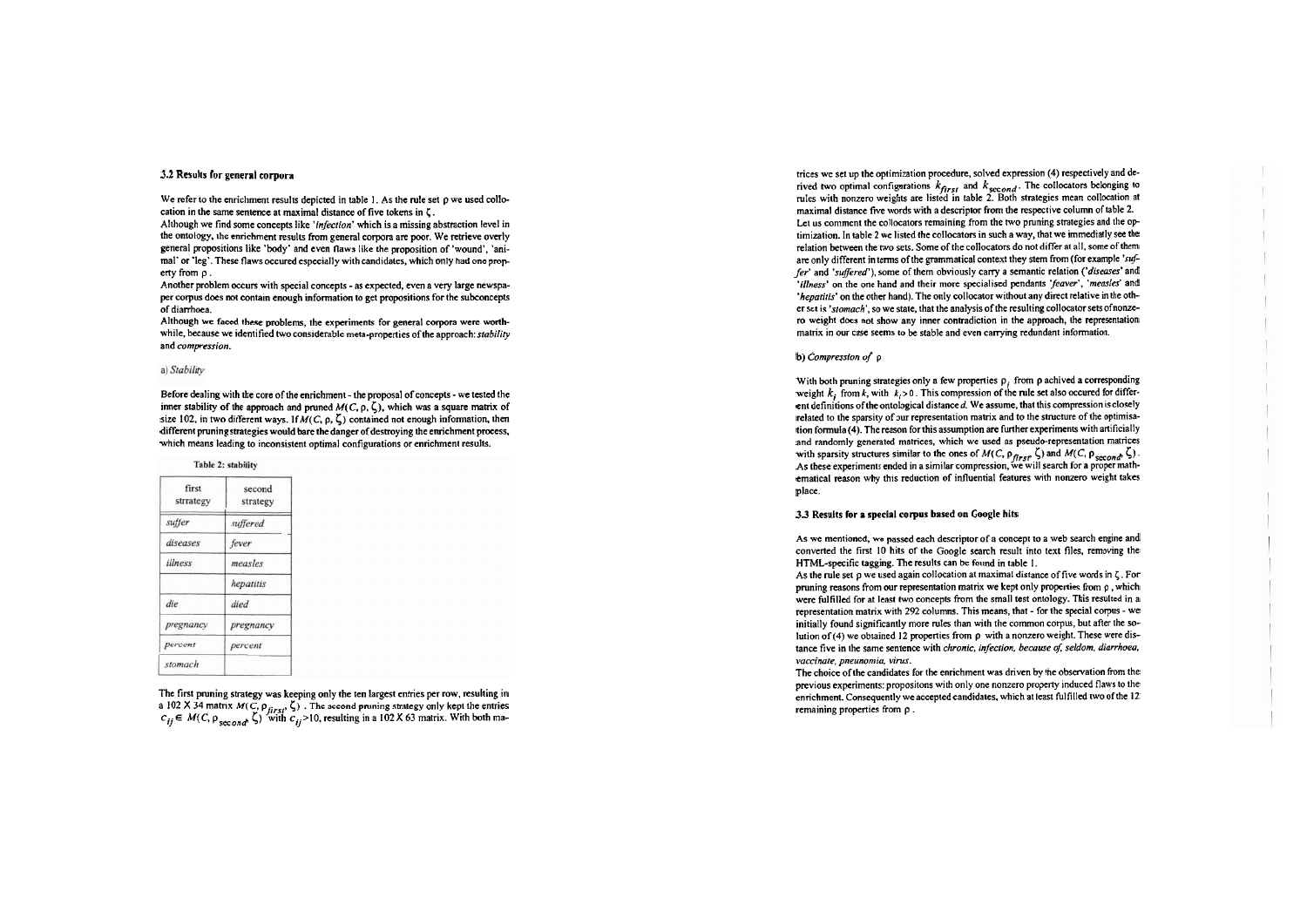The main results of the experiment with the special corpus crafted from web search hits are

- enrichment of the special concepts *sanguinary diarrhoea* and *aqueous digrrhoea*
- identification of a group of symptoms (vomit, stomach ache, nausea, fever) as propositions
- lack of propositions for **mensles** and **Cerman measles**

The flaws in this enrichment are **con** which should actually be a member of the stoplist and **medical doctor** which is at least too overgeneral

#### 3.4 Discussion of the results

As a second general observation we state. that the main flaws identified during the evaluation in this section come from candidates, which share only one feature with a concept from  $\Omega$ . We conclude, that a possible way to handle this may be an additional tuning of the definition of d. A potential technique for this is generating artificial usage profiles, which do not at all reflect real words, and searching for a measure, which prop erly discriminates between real words and randomly constructed feature sets.

There exist subjective and objective ways of evaluating the results. Roughly speaking the objective evaluation methods base on reference ontologies, the subjective evaluations are based on expert interviews [14].

The question posed in the subjective evaluation was:

Consider the ontology  $\Omega$  and the table of propositions from table 1 to be given. Which strategy performs better? Which aspects of the enrichment results are positive, which ones are negative?

The subjective evaluation clearly showed, that the enrichment with the special corpus performs better, as there are less flaws like *wounds* or *leg* and also less overgeneralisations like *illness*. In addition to this, the results of the specialised enrichment are easier to perceive, as there are not too many propositions and the good propositions were more precise.

The fact that our specialised enrichment with a web-based corpus performs better is not as trivial as it seems. For instance, the symptom group *vomit, stomach ache, nausea, fe*ver was also on the candidate list for the general corpus experiments - but the collocation information was insufficient, although the corpus was very large.

Comparing the experiments, possible causes for lacking propositions for *measles* and German measles may be found in the structure of out test ontology. It contains more informationabout diarrhetic diseases. At least the special tcxt corpus must be balanced, a preprocessing step we will include in future experiments.

Other good candidates (like 'virus') did not become propositions in the special corpus experiment, as we did not use stemming and lemmatisation. This introduces all inflections of verbs to the candidate Set. Instead of this, the inflections should be unified to one candidate.

The main goal of a series of evaluations should be finding a correlation between subjective and objective measures. If such a correlation exists, even imprccise objective evaluation measures can give answers to the quality of parameter tuning or candidate strategies. The reason for this is, that the objective evaluation measures have to correlate ordinally but not cardinally with the subjective ones.

Objective evaluation measures we are developing are guided by the notion of precision in document retrieval [1]. Naturally we need a larger series of experiments to detect a possible correlation between objective and subjective evaluation measures.

## **4 Related work**

Two main branches of automated ontology construction by natural language processing in general and checking collocators in our special case may be identified: those, which base the similarity of concepis or their descriptors on syntactic criteria or collocation directly (we will refer to those as first type) and those, which take statistic samples of the features of a concept or its descriptor. For example the first **type** declares concepts or their descriptors as similar, when they often occur together in one sentence. The works of [I Sland [I61 are examples of this **type** of enrichment.

The second **type** declares words as similar, if they are used in an similar context. For example, if a word **W** is used with a word **V** in the same sentence very ofien, and also a word  $u$  is used with a word  $v$  in the same sentence very often, then  $w$  and  $u$  would be similar according to the assumptions of the second type approaches, even if  $w$  and  $u$ never appear in the same sentence all over the text corpus. Note the significant difference between the approaches: the first type would state a high similarity between w and **V,** also between **u** and **V.** Representatives of the second type are the works of [17], [18], [19] and also [20]. The latter ones use syntactic parsing instead of pure collocation information. [20] moreover does not assume identity between concepts and their descriptors as we did in this paper.

If we **hy** to group our approach among the first or second **type** approaches, we can clearly state that the way we define word similarities and dissimilarities is due to the second **type** as we pointed out in the previous section. Neveriheless the way we restrict ow view to certain candidate concepts and their respective features also refers to the first type: a candidate concept is a concept, of which we determine similarities or dissimilarities to all ontological concepts. As for almost natural computational restrictions we are not able to compute the dissimilarities for all the words from a corpus, we must restrict our observations. Our candidate strategies in section 3 explain possible restrictions in detail. They are influenced by ideas of the first type.

Although - except [21] - none of the related works mentioned here directly focuses on ontology enrichment from the WWW, all these works have in common, that their automated construction features can be extended to ow enrichment goals of proposition identification and placement.

[I51 used pure collocation information for gaining new concepts, but also focuses on qualitative issues of the collocations to derive statements about relations and the behaviour of the relations.

[16] focused on the so-called salient words, which are able to disambiguate word meaning very well. In a way [16] is also a extending special form of ontology, namely a thesaurus. In contrast to our approach his focus is on disambiguation, which was further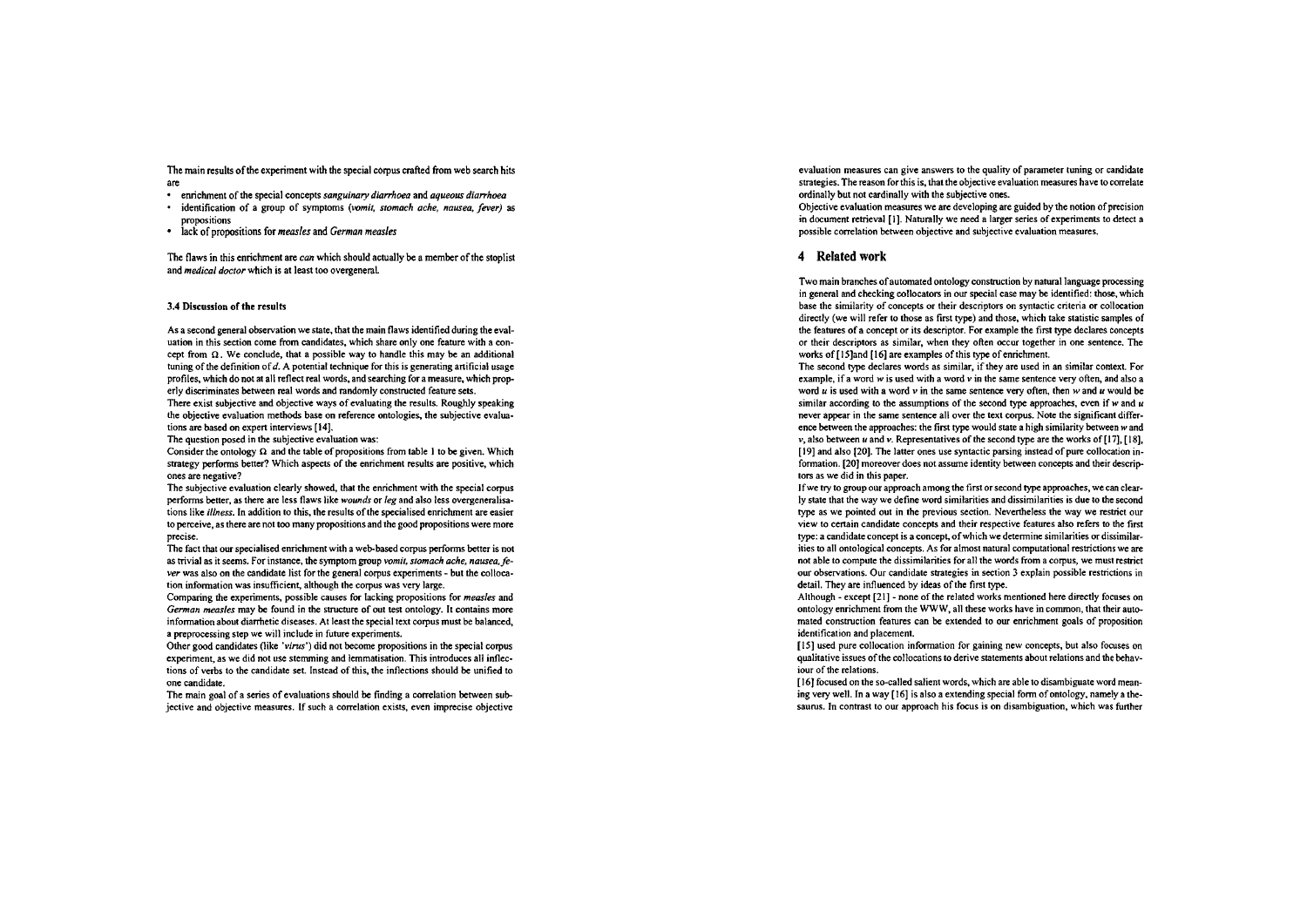developed by [21], but with web resources. In our approach a concept can be proposed to two different concepts, but may also disambiguate, depending on our ontological distance measures. Especially the identification of the symptom group *vomif, sfomach ache, nausea, fever* propositions for several concepts from  $\Omega$  would be simply impossible with the approaches of [16] or [21], as they found on discriminating descriptors. They achieve this by a test which detects the mostly diverging contexts of concepts of a given ontology (or thesaunis).

[I91 designed the Mo'K workbench for word clustering and building hierarchies from the clusters in a second step. We also implemented a feature based environment, and our goal is even more specialised than word clustering. However we share the opinion with [19], that collecting many features and assigning weights to the features is an excellent basis for similarity definitions. Our implementation is in Smalltalk, whereas Mo'K uses C. Smalltalk remains a possible language. as we end up in very condensed representations with a few features of nonzem weight (compare sedion 3.2). Generally spoken, in contrast to our work (which systematically computes an optimal configuration **k** for a rule set **p)** [I91 do not explicitly offer a strategy for choosing the weights. An approach related to [19], but more foundedon collocation networks and determining artificially specialised corpora can be found in [18] and a comparison of the performance of specialised and common corpora in word clustering can be found in [Asium]. Finally [I71 experimented with word similarities expressed by an unsupervised neural network algorithm, the Kohonen map [23]. but also for clustering. not for enrichment goals. Our evaluation methods result from the enrichment goal and could also be a basis for an evaluation of the Kohonen maps in word clustering, a task desired by [22].

## **5 Conclusion end future work**

We presented a method for ontology enrichment and applied it to a medical ontology chunk. Our evaluation shows, that the strategy to derive propositions from a special corpus seems to end up in clearer and more error prone conceptual propositions to a domain expert. The experiments have to be repeated with other specialised corpora from the web, the major task for future work. Instead of Google one could refer to the hits of a medical search engine like Medivista.

From all our experiments we identified very important meta-properties of the algorithm. These are a possible basis for future extension of the algorithm: a more systematic treatment of the initial rule set  $\rho$  by gradually extending the word distances can be achieved. if we are able to keep the compression property of the algorithm.

From our point of view the integration of the presented algorithm in a Delphi method [9] for k-med-like projects or the evolving semantic web is very promising. In the context of the task ofthe k-med ontology. automatically identifying a whole group of symptoms is especially helpful for managing documents for case-based medical education. A number of other interesting questions Comes along with the appmach. Among them are the following ones: how do we construct and balance a suitablecorpus to learn from. which linguistic preprocessing is necessary or helpful, how does the approach scale for larger ontologies. The latter question is again closely related to our observations: the op-

timisation problems end up in an identification of a few relevant collocation features and the representation matrix can stand a pruning preprocessing. Also the question of evaluating the results is interesting for related areas such as Kohonen maps for documents and word clustering algorithms [17].

#### **References**

I. Spark-Jones K.: *Readings in Informafion Refrieval,* Morgan Kaufmann. 1997 2. Stumme, G., Mädche A.: *FCA-Merge: A Bottom-Up Approach for Merging Ontologies.* Proceedings of the 17th International Joint Conference on Anificial Intelligente, Seattle. USA, August, 1-6, 2001, San Francisco/CA: Morgan Kaufmann, 2001

3. Sah1gren.M.: *Vector-BasedSemanfic Analysis: Represenring Word Meanings Based on Random Lobeh.* Proceedings of the ESSLLI 2001 Workshop on Semantic Knowledge Acquisition and Categorisation, Helsinki, Finland. 2001

4. Faatz, A., Hoermann, S., Seeberg, C., Steinmetz, R.: *Conceptual Enrichment of Onfologies by means of a generic and configurable approach, workshop notes of the ES-*SLLI 2001-workshop on semantic knowledge acquisition and categorisation, Helsinki, Finland, August 2001

5. Ranik, P.: *Semanfic Similarily in a Tionomy: An In/ormalion-Based* **Measuw** *and*  its Application to Problems of Ambiguity in Natural Language, Journal of Artificial Intelligence Research, **11.** 1999

6. Kullback, S. and Leibler, R.A.: *On Information and Sufficiency*, Annals of MAthemaiical Statistics 22. 1951

7. Dagan I., Perreira F., Lee L.: Similarity-based Estimation of Word Co-occurence Probabilities. Proceedings of the 32nd Annual Meeting of the Association for Computational Linguistics. ACL'94, New Mexico State University, June 1994

8. Stefan Hörmann and Ralf Steinmetz: *Crearing Courses wifh learningobjecf mefadata*, Multimedia Systems, Springer, Berlin/Heidelberg, to appear 2002

9. Clyde W. Holsapple and K.D. Joshi: *A collaborative approach to ontology design*, Communications of the ACM, Vol. 45,2, Febtuary 2002

10. Alexa, M.: Text type analysis with TATOE. Storrer, A. & B. Harriehausen (eds.) (1998): Hypennedia fur Lexikon und Grammatik. Gunter Narr Verlag. Tübingen. [Asium]: D. Faure and C. Nedellec: *ASIUM: Learning subcategorizofion frames and restrictions of selection, in Y. Kodratoff, editor, 10th Conference on Machine Learning* (ECML 98) -- Workshop on Text Mining, Chemnitz, Germany, April 1998

I I. ampl optimisation sohare, *hftp://www.ampl.com* 

12. Institut für deutsche Sprache. *w.ids-mannheim.de* 

13. the Google search engine. *ww.google.de* 

14. Andreas Faatz: *Enrichmenf Evuluofion,* technical report TR-AF-01-02 at Darmstadt University of Technology

15. Heyer, G.; Lauter, M.;Quasthoff, U.; Winig. Th.; Wolff. Chr.: *Leurning Relations uring Collocafions,* Proceedings of the IJCAI Workshop on Ontology Leaming, Seattle, USA, August 2001